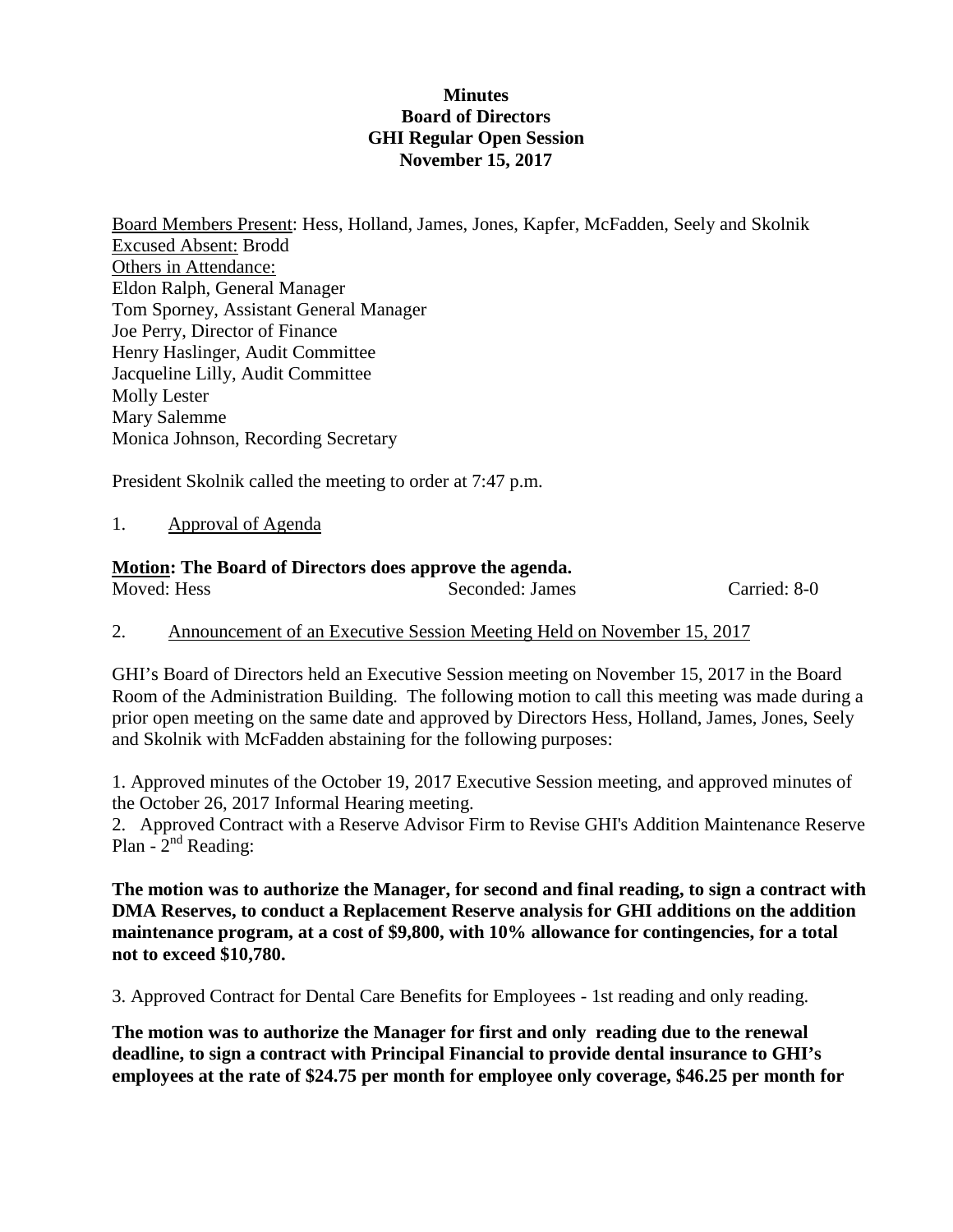# **employee plus one coverage, and \$74.92 per month for family coverage, during the period December 1, 2017 to November 30, 2018.**

- 4. Review M-3 Delinquency and Distressed Units
- 5. Addressed a Complaint matter.

This closed meeting commenced at 7:10 p.m., with adjournment occurring at 7:31 p.m. (for the regular open session meeting)

*Authority for the above closed meeting was derived from Subtitle 6b of the Maryland Cooperative Housing Corporation Act, § 5-6B-19 "Meetings of cooperative housing corporation open to members of corporation or their agents." Paragraph (e) (1)*

3. Visitors and Members (Comment Period)

Mary Salemme mentioned that Verizon has a block on addresses in GHI, and would like GHI to address the issue.

4. Approval of Membership Applications

### **Motion: I move that the Board of Directors approve the following persons into the cooperative and membership is afforded her at the time of settlement:**

- **Greenbelt Homes, Inc., Sole Owner;**
- **Laurent Rigal, Sole Owner;**
- **Ashley M. Kelly, Sole Owner;**
- **Cheryl L. Malik, Sole Owner;**
- **William F. Arsnow, Sole Owner;**
- **Brian T. Archibald, Jennifer M. Archibald, Tenants by the Entirety;**
- **Nancy L. Feresten, Timothy H. Feresten, Tenants by the Entirety;**
- **Nicole Coates, Sole Owner.**

Moved: James Seconded: Hess Carried: 8-0

#### 5. Committee and Homes Improvement Program Reports

**Homes Improvement Program** - Sporney reported that:

Windows / Siding are 100% complete Doors are 86% complete Electrical components are complete Attics are 95% complete Crawlspaces are 75% complete

**Bicycle Task Force** – McFadden reported that the Task Force did not meet in November, and that the next scheduled meeting is December 20 at 7pm.

**Architectural Review Committee** – McFadden reported that the Committee has developed the Single Level Living flyer that will be distribute after the holiday season.

Minutes: GHI Board of Directors Meeting of November 15, 2017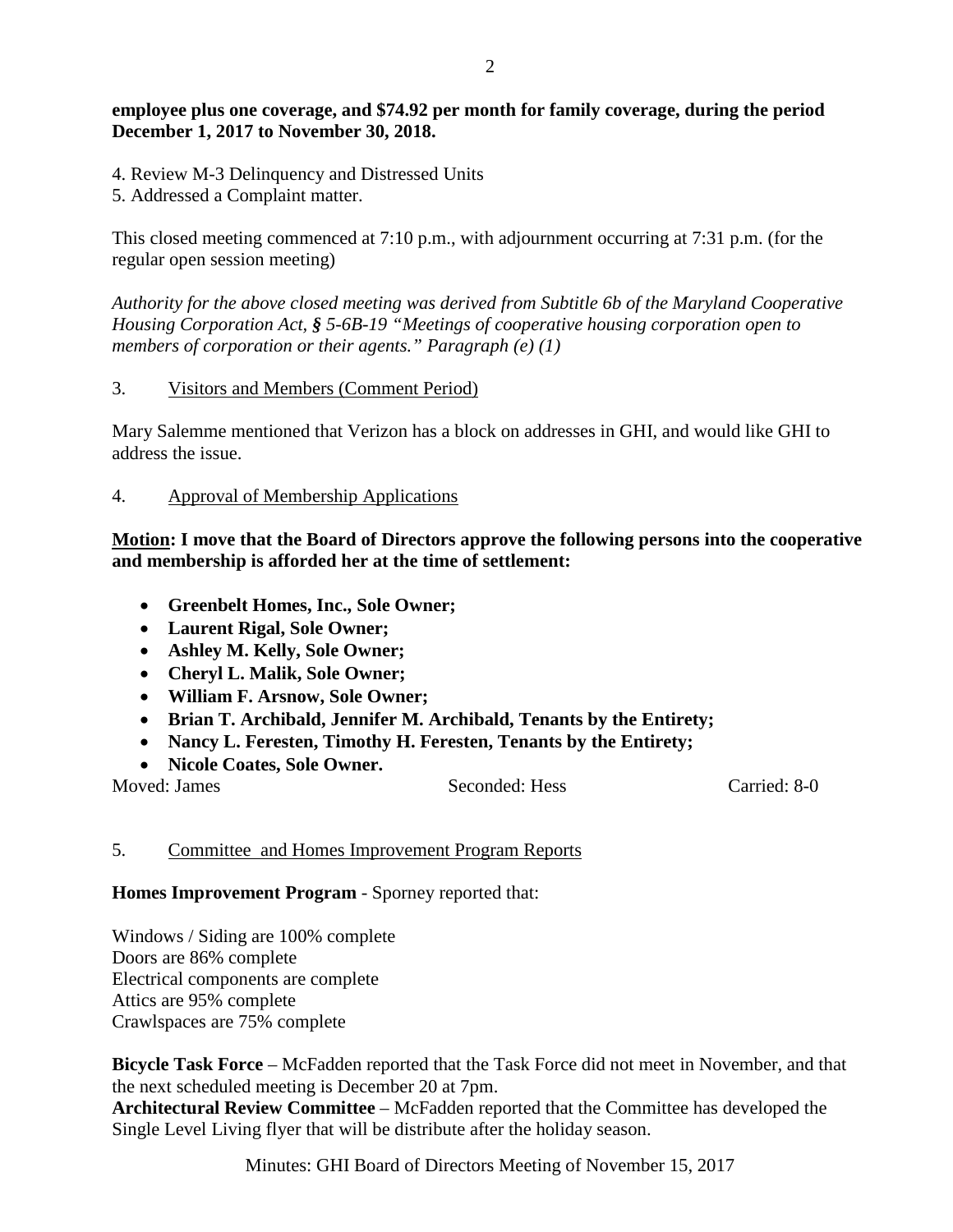### 6. For Action or Discussion

# 6a. Approve Minutes of the Special Open Session Meeting Held on October 19, 2017

#### **Motion: I move that the Board of Directors approve the minutes of the Special Open Session meeting that was held on October 19, 2017 as presented.** Moved: James Seconded: Hess Carried: 7-0-1 Abstained: Holland

# 6b. Approve Minutes of the Regular Open Session Meeting Held on October 19, 2017

**Motion: I move that the Board of Directors approve the minutes of the Regular Open Session meeting that was held on October 19, 2017 as presented.** Moved: James Seconded: Hess Carried: 7-0-1 Abstained: Holland

#### 6c. Petition for Changes to GHI Rules on Doors

Last October  $5<sup>th</sup>$ , the Board of Directors decided not to approve a request from Ms. Lisa Anderson (the member of 46- E Ridge Rd) to install a non-conforming exterior front door with rounded features and stained glass.

Prior to the Board's review, the Architectural Review Committee passed a motion by a vote of 7-0-1 to recommend to the Board of Directors that an exception not be granted to allow installation of the non-conforming entry door.

Ms. Anderson subsequently posted an 'ipetition' to change the existing rules about doors that obtained forty-three signatures in favor of her request.

# **Motion: I move that the Board of Directors direct the Architectural Review Committee to reevaluate GHI's current rules regarding doors and recommend by January 31, 2018 what changes (if any) should be made to those rules.**

Moved: Holland Seconded: McFadden Carried: 8-0

6d. Finance Committee's Recommendation re: Increase of Addition Maintenance Contributions for 2018

*No Action taken.*

#### 6e. Finance Committee's Recommendation re: Member Contributions for Remediation of Asbestos in Crawlspaces of Frame Units

With regard to the costs remediating asbestos in crawlspaces of frame units, estimated to be \$1.79 to \$1.97 million, the Finance Committee recognizes that GHI currently has sufficient liquid assets to cover those costs. Hence, those funds can be utilized and be repaid through contributions from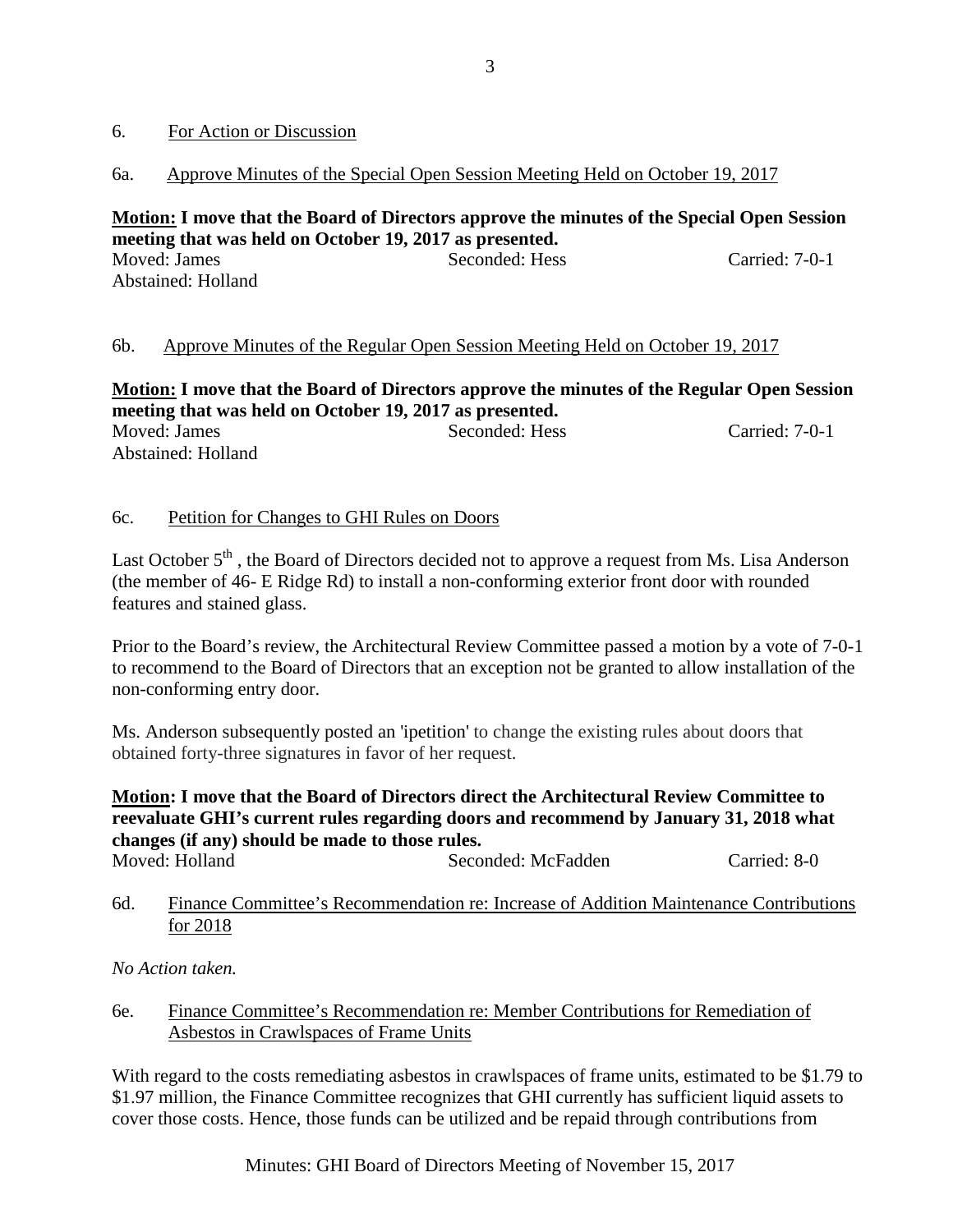members in frame homes over the next 13 years. The Finance Committee also recognizes 2018 is the third year of the step increase for crawlspace improvement charges. As a result the Finance Committee is making the following recommendation to the Board of Directors:

*The Finance Committee recommends the Board of Directors set a charge averaging \$5 per month per for frame units, for asbestos remediation, in 2018. We further recommend that the charge increase to averaging \$10 per month in 2019, and \$15 per month in 2020 and additional years until the cost plus a reasonable annual interest is fully paid off. These charges will be implemented utilizing the 50/50 formula which is the same formula used for the general coop fees.*

*Notes: We estimate this will take 13 years total, 11 years will be averaging \$15 per month.*

**Motion: I move that the Board of Directors accept the Finance Committee's recommendation regarding member contributions to finance the asbestos remediation project in crawlspaces of frame homes and stipulate that the contributions shall be in accordance with the following conditions:** 

- **An average contribution of \$5 per month per member in 2018.**
- **An average contribution of \$10 per month per member in 2019.**
- **An average contribution of \$15 per month per member in 2020 and additional years until the cost for the project including interest is fully paid off.**
- **Members shall make the above contributions on the basis of the 50/50 formula that is used for general coop fees.**

Moved: Hess Seconded: Jones Carried: 8-0

#### 6f. Review 2018 GHI Budget - 2nd reading

The Board reviewed a draft budget on November 2, 2017 with various staff salary increase scenarios, and adopted a budget that included a 3% salary increase for first reading, in the amount of \$13,358,932, with depreciation of members' homes in the amount of \$610,000.

# **Motion: I move that the Board of Directors adopt the 2018 operating budget for Greenbelt Homes Inc., for second reading in the amount of \$ 13,352.312.00 with depreciation of members' homes in the amount of \$ 610,000.00.**

| Moved: Hess | Seconded: Jones | Carried: 8-0 |
|-------------|-----------------|--------------|
|             |                 |              |

# 6g. Zoning Task Force's Comments re: the Comprehensive Review Draft of the New P.G. County Zoning Ordinance

A comprehensive review draft of the new P.G. County Zoning Ordinance was released in early October, 2017. It can be viewed at [http://zoningpgc.pgplanning.com/wp](http://zoningpgc.pgplanning.com/wp-content/uploads/2017/09/Comprehensive%20Draft%20Zoning%20-%20Public%20-%20CLEAN.pdf)[content/uploads/2017/09/Comprehensive%20Draft%20Zoning%20-%20Public%20-](http://zoningpgc.pgplanning.com/wp-content/uploads/2017/09/Comprehensive%20Draft%20Zoning%20-%20Public%20-%20CLEAN.pdf) [%20CLEAN.pdf.](http://zoningpgc.pgplanning.com/wp-content/uploads/2017/09/Comprehensive%20Draft%20Zoning%20-%20Public%20-%20CLEAN.pdf) Hard copies are also available at the public library. Final public feedback regarding the Comprehensive Review Draft is due by December 15th.

GHI's zoning taskforce comprised of Stefan Brodd, Aaron Marcavitch, Molly Lester, Sabrina Barron, Linda Seely and Eldon Ralph, has reviewed the Comprehensive Draft and are preparing comments regarding the new zoning ordinance's potential impacts on GHI, which will be provided to the Board prior to the Board meeting.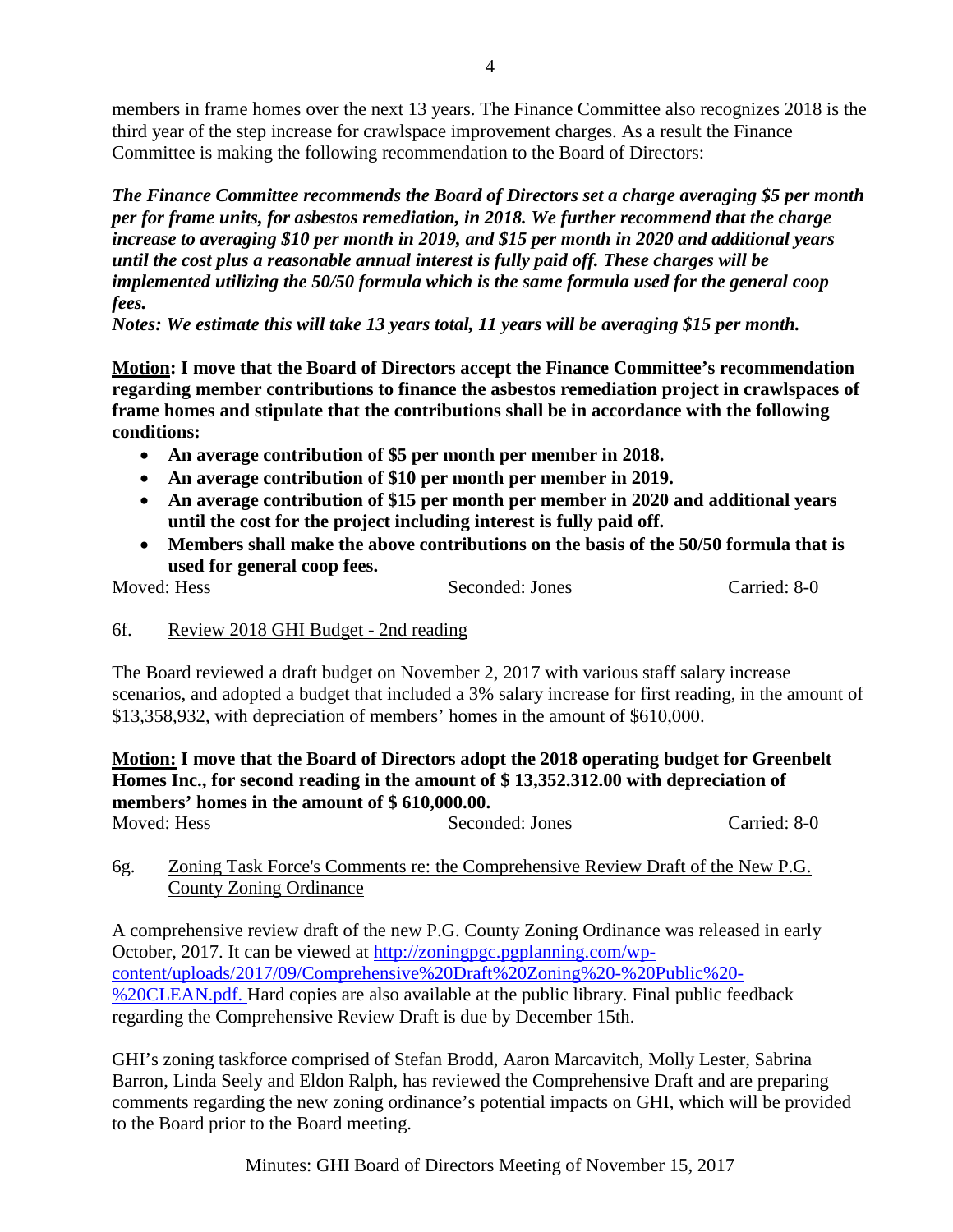**Motion: I move that the Board of Directors amend the Zoning Task Force's comments, deleting the definition of " Lot, Record – Housing Cooperative and Development Lot – Housing Cooperative", and deleting the words "and parcel of land" from the definition of "Housing Cooperative", regarding the impacts of Prince George's County proposed new zoning ordinance on GHI and authorize GHI's President to submit the comments to the GHI Zoning Attorney for review and comment back to the Board.**  Moved: Kapfer Seconded: Seely Carried: 8-0

| 6h. | Attorney's Opinion re: Fiduciary Standard that the Investment Committee is Required to |  |  |  |
|-----|----------------------------------------------------------------------------------------|--|--|--|
|     | Meet with Respect to Investments                                                       |  |  |  |

GHI's 2016-17 Audit Committee included the following statement in its annual report to the Board of Directors:

D. Fiduciary Rule Governing GHI Investments. At the November 2016 Investment Committee meeting, the Audit Committee Chair inquired as to the fiduciary standard the Investment Committee is required to meet with respect to investments (Prudent Person Rule or Prudent Investor Rule) and what state and federal regulations the Committee follows in accordance with the Investment Committee Charter and Investment Policy. (Investment decisions are evaluated differently under the Prudent Person Rule, as opposed to the Prudent Investor Rule). The Investment Committee Chair was unable to definitively identify the fiduciary standard and was unable to identify any regulations the Committee monitors. The Cooperative would benefit from the Committee having a better understanding of its fiduciary duties and any regulations it is required to follow. Last August 3<sup>rd</sup>, the Board decided that the Manager should obtain a legal opinion on this issue.

# **By Consensus: To send to the Auditor Firm.**

#### **Motion: I move to extend the meeting 15 minutes to discuss Item 6i.**

| Moved: Hess | Seconded: Kapfer | Carried: 8-0 |
|-------------|------------------|--------------|

6i. Review 3rd Quarter Financial Statements

Joe Perry (GHI's Director of Finance) presented GHI's 2017 third quarter financial statements and answered questions from the Board.

#### **Items of Information:**

7a. Meeting that the Legislative Government Affairs Committee Held with State Legislators on November 1, 2017

A report from Aaron Marcavitch, the Chair of the Legislative Government Affairs Committee (LGAC) about the meeting between the LGAC and four State Legislators that took place on November 1, 2017.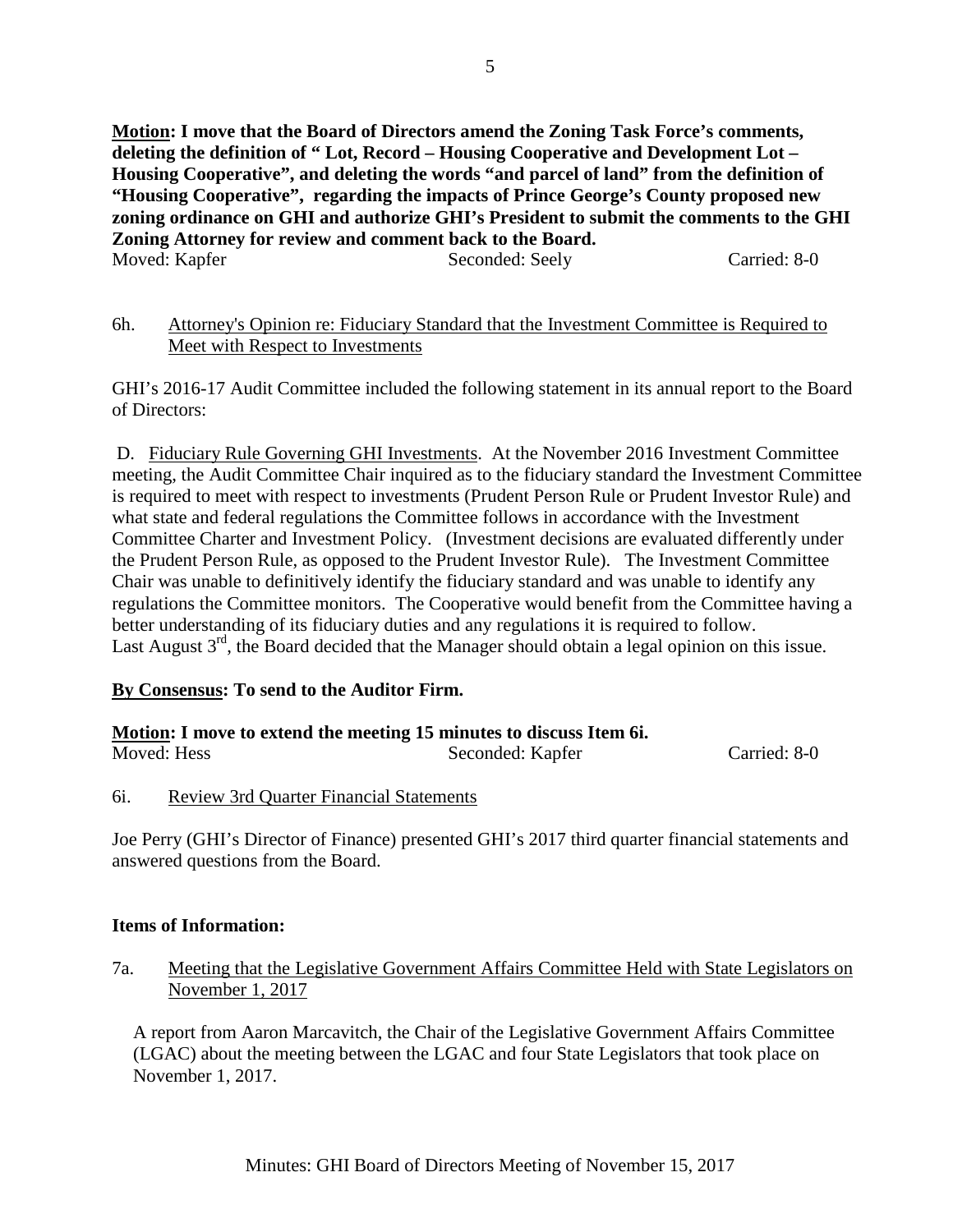# 7b. Holiday Party on Friday, December  $15<sup>th</sup>$

This year, a staff "holiday" taskforce recommended a different type of event as compared to prior years. Staff members and their spouses or partners will undertake a Spirit of Washington Friday Winter Lights Dinner Cruise along the Potomac. Thirty-two staff members will be participating. GHI will cover the costs for the employees; while employees will pay the costs for their spouses/partners. The cost is \$99.36 per person. Boarding is at: 600 Water Street SW, Washington DC. The boarding time is 7.00 p.m. and the cruise times will be from 8.00 p.m. to 11.00 p.m. A bus will transport participants from the GHI compound to the boarding location.

Staff welcomes the participation of Board/Audit Committee members and their partners and spouses; those wishing to attend should inform and send their payments to Maesha McNeill by November 27, 2017.

# 7c. Staff's Response to a Member Inquiry During the November 2, 2017 Board Meeting

During the November  $2<sup>nd</sup>$  Board meeting, Mr. Henry Haslinger queried why the windows on his addition were not replaced during the HIP; while the windows on another member's addition were replaced.

Staff investigated this matter and found that the windows installed in Mr. Haslinger's addition are considered non-standard style windows for GHI homes, and would not be covered by the addition maintenance program or replaced by GHI during the HIP.

# 7d. Board 12 Month Action Plan and Committee Task List

- 7e. Monthly GHI and City Calendars
- 7f. President's Items

Skolnik mentioned that he would be away from December 8 thru January 11. Vice President Brodd would chair the next meeting.

# 7g. Board Members' Items

Hess mentioned that he would not be attending the December 21 or the January 4 board meeting.

Kapfer mentioned that he would not be attending the December 7 board meeting.

Holland mentioned that Communications Committee would be meeting on November 27, and the IT Task Force on November 28.

Jones requested that the Board Meeting Procedures be placed on an agenda.

7h. Audit Committee's Items

None